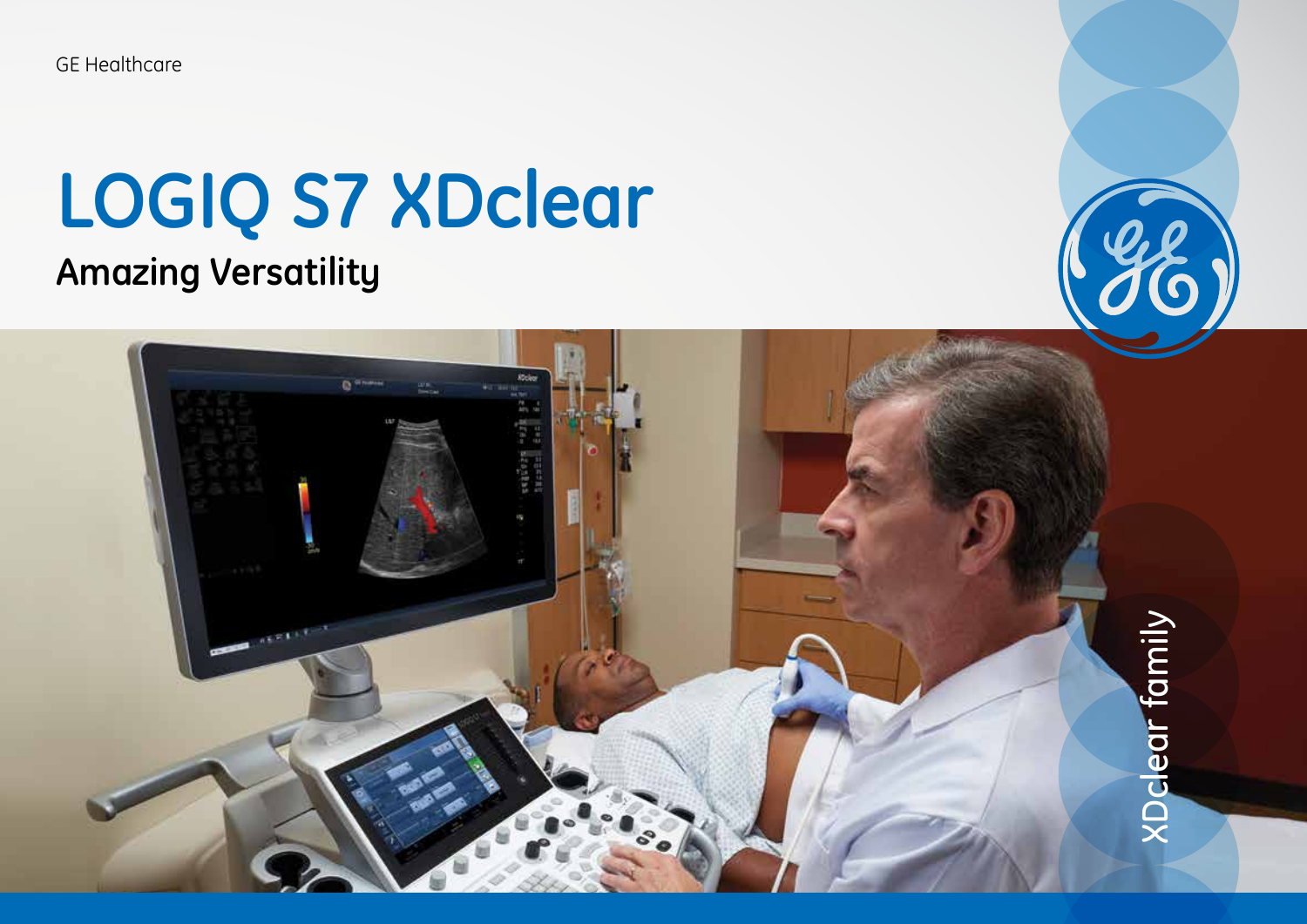## **NEXT GENERATION DESIGN**  WITH XDCLEAR IMAGING

**XDclear** 

3000

From the start, the LOGIQ™ S7 has been designed for the needs of shared service environments. Now, its versatility is further enhanced with XDclear™ technology and a next-generation design that take performance to a new level.

Multiple applications. Different users. Variety of challenges. The LOGIQ S7 XDclear easily handles it, delivering the high quality images, ease of use, and specialized capabilities that busy clinicians need.

From its versatility to its budget-friendly price, the LOGIQ S7 XDclear is designed for practices with high expectations for both performance and value.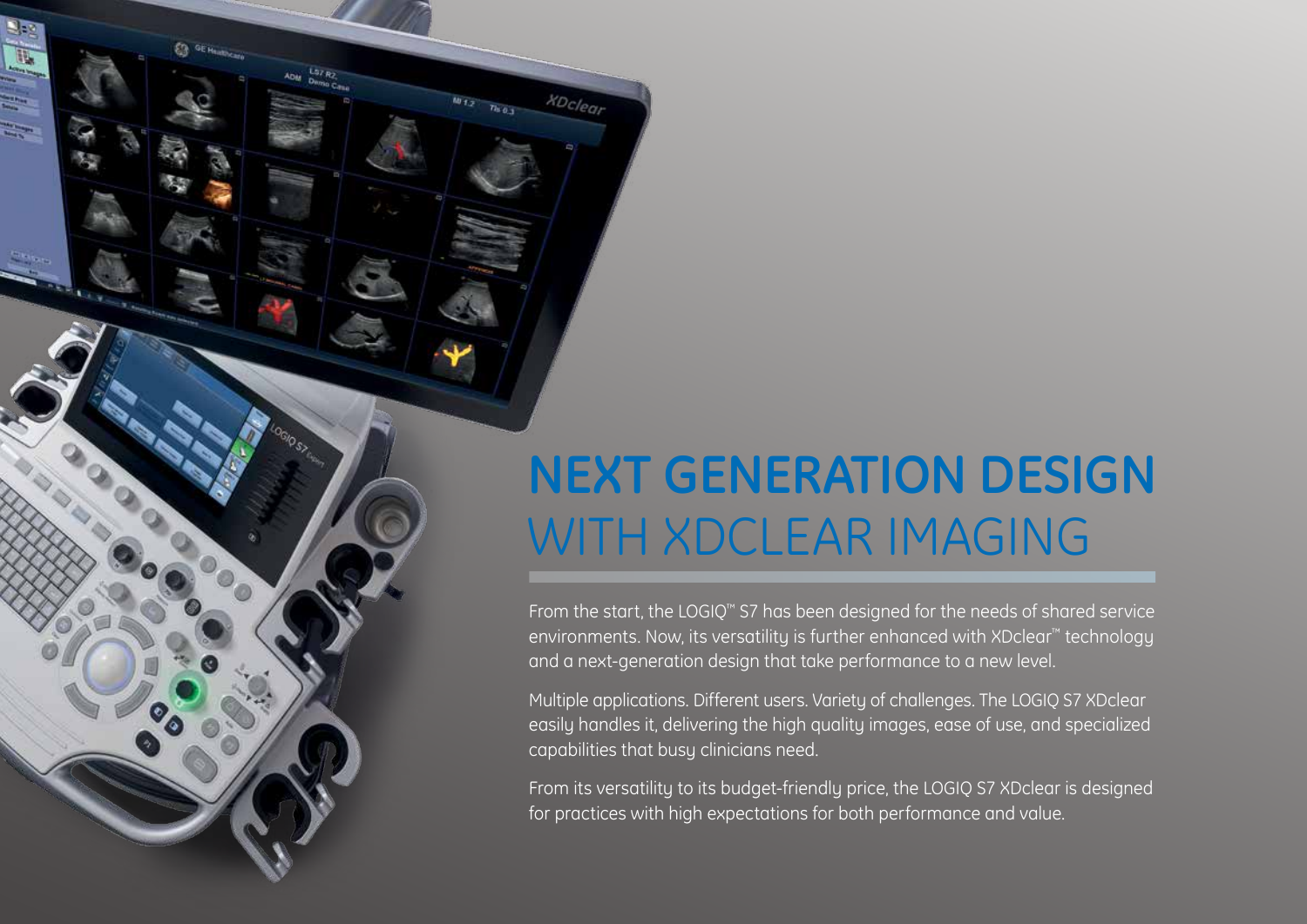#### **SENSATIONAL PERFORMANCE**

The LOGIQ S7 XDclear harnesses GE's premier probe and platform technology to optimize image quality across virtually all patient body types – with speed and consistency.

- **S-Agile architecture** Enables images of uniform excellence across multiple body types with minimal keystrokes
- **Expanded range of probes** You now get an even wider selection with both E-Series and XDclear probes, GE's highest performing probes. New probes include:
	- C1-6-D for abdominal exams
	- C3-10-D for pediatric and neonatal imaging
- S2-5-D for cardiac and vascular imaging
- **Image optimization tools** Automated tools help enhance image quality such as increased contrast resolution and improved border definition
- **Auto TGC** Automatically optimizes image brightness and contrast, enabling excellent image quality while streamlining procedures

#### **SMART DESIGN**

Redesigned from top to bottom, the LOGIQ S7 XDclear supports productivity and ease in workflow.

- **High-Res widescreen display** High contrast, configurable 23'' LCD monitor with LED backlit display mounted on an articulating arm allows user to arrange images and data to meet their needs
- **10.1-inch touch panel**  With a large touch panel, controls are easy to see and manipulate. Smart keys and backlit controls further enhance performance and procedural speed
- **Engineered for cleanability** The near-seamless exterior has fewer gaps, making the system easy to clean
- **Enhanced portability** Small and light-weight, the system easily navigates crowded exam rooms. Power Assist battery backup, wireless connectivity and Bluetooth® printing add to the mobility
- **Compare Assistant**  View a prior study ultrasound, mammography, CT or MR – and current images together in real time via a split screen on the monitor
- **GE Raw Data**  Helps shorten exam times by enabling users to quickly acquire data and then apply a wide variety of image processing after the exam

#### **SPECIALIZED CAPABILITIES**

Well-suited for shared services, the sustem's versatility can be extended with a wide range of clinical packages, including B-Flow™, Elastography, Vascular Quantification, B-Steer+, Volume Imaging, and Multi-Modality Imaging Display. Among the new tools available on LOGIQ S7 XDclear:

- **Fetal assessment tools** Advanced STIC (Spatio-Temporal Image Correlation) helps provide a high quality, comprehensive fetal echo examination. Advanced Volume Contrast Imaging (VCI) and OmniView helps improve contrast resolution and visualization of rendered anatomy with clarity in any image plane
- **Contrast Enhanced Imaging (CEUS) now expanded**  Provides a clear picture of tissue perfusion and lesion vascularity by optimizing the balance between penetration and resolution
- I**mage exchange via smartphone** The ability to send non-diagnostic images via smartphone and email is a powerful way to enhance both patient and clinician satisfaction

#### **AMAZING VERSATILITY**





**3D Vascular image using RAB4-8-D STIC Tomographic Ultrasound Image of a fetal heart using the RAB4-8-D probe**



**Trans-esophageal image of the Mitral Valve using the 6Tc-RS probe**